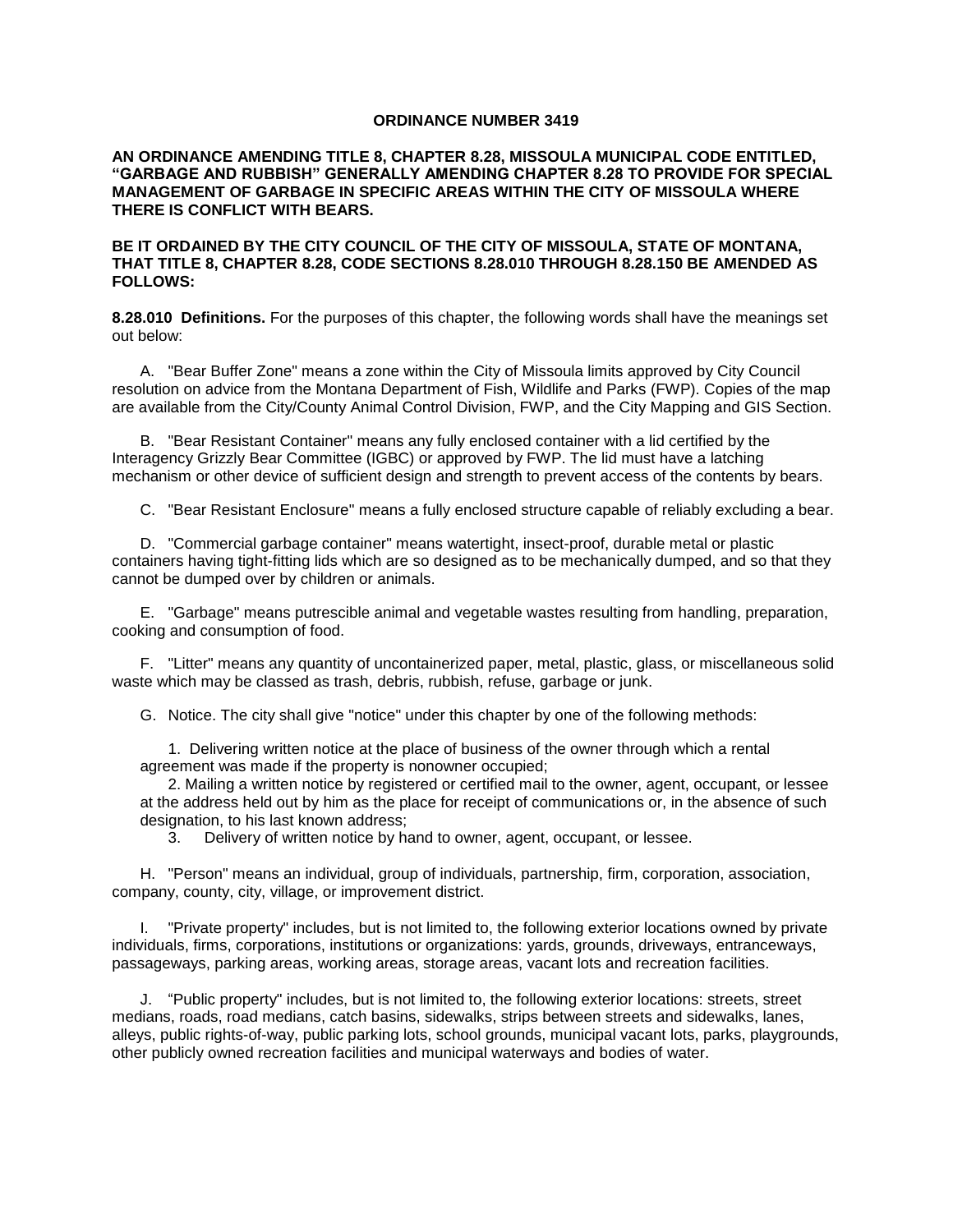K. "Refuse" means all putrescible and nonputrescible solid waste except human body wastes, including garbage, rubbish, street cleanings, dead animals, yard clippings, and solid market and solid industrial wastes.

L. Residential Garbage Container. A "residential garbage container" is designed to be emptied manually, shall have a capacity of not less than ten gallons and not more than thirty-two gallons, and shall have two handles located on opposite sides of the containers, located not lower than twenty-two inches above the bottom, shall be watertight, insect-proof, have overlapping tight-fitting lids, and be constructed of durable metal or plastic.

M. "Rubbish" means nonputrescible solid waste consisting of both combustible and noncombustible wastes such as paper, cardboard, abandoned vehicles, tin cans, wood, glass, crockery, lawn clippings, and similar materials.

**8.28.020 Jurisdiction.** The provisions of this chapter shall apply to all areas within the city.

# **8.28.030 Enforcement authority.**

A. The city-county health department has the primary responsibility for enforcement of all provisions of this chapter. The police department also has authority to enforce the provisions of this chapter. Members of police units assigned to special parking details in downtown or other commercial areas (patrolmen, meter maids) have authority to enforce in their normal course of duty violations of this chapter.

B. The city-county health officer has primary responsibility to make the determinations required in Sections 8.28.050D and 8.28.080F.The city-county health officer also has authority to enforce all provisions of this chapter within the city.

C. The health officer and chief of police are authorized to delegate enforcement authority to such officers and/or inspectors within the health department or police department as he deems appropriate.

## **8.28.040 Containers--Zoning permit requirement.**

A. A zoning compliance permit shall not be issued for construction of commercial buildings and multiple-dwelling units until plans for the adequacy, location, and accessibility of garbage and rubbish containers and facilities have been reviewed and approved by the city zoning officer.

B. No certificate of occupancy shall be issued for the premises until the city zoning officer has approved the garbage and rubbish containers and facilities.

## **8.28.050 Containers--Commercial.**

A. Commercial garbage containers shall be kept covered at all times.

- B. Commercial garbage containers shall be placed on a hard level surface for emptying.
- C. Commercial garbage containers shall be emptied at intervals of seven days or less.

D. Commercial garbage containers are required of all of the following: All trailer courts and mobile home parks with four or more units, hotels, motels, retirement homes, nursing homes, hospitals, schools, establishments selling food or drink for consumption on or off the premises, and apartments or apartment complexes having four or more living units or any other establishment which in the judgment of the city-county health officer generates sufficient refuse to warrant a commercial container. Exceptions to this requirement may be granted by the city-county health officer upon a finding that the container is unnecessary or impracticable.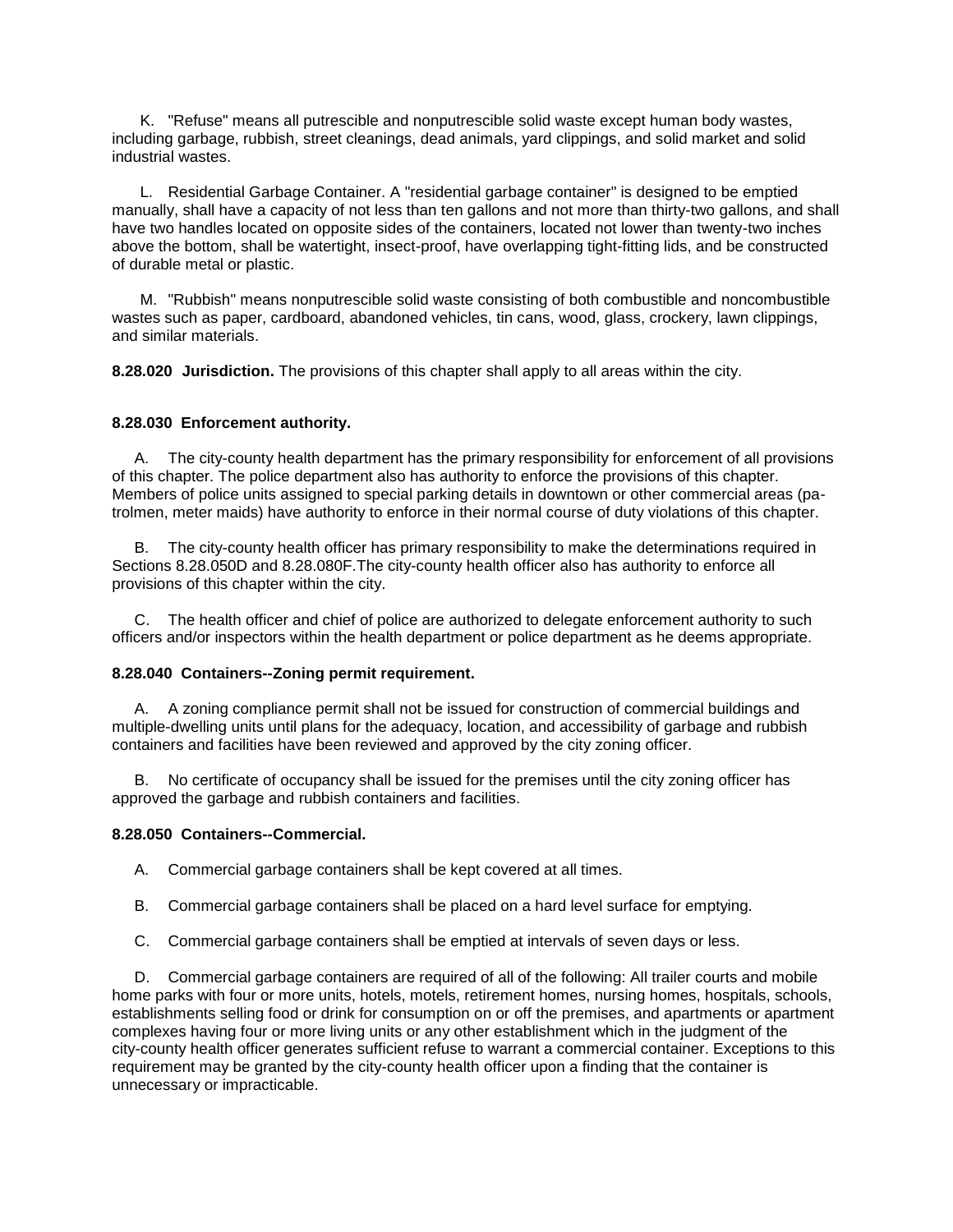## **8.28.060 Containers--Residential.**

A. Residential garbage containers shall weigh not more than seventy pounds when fully loaded.

B. Residential garbage containers shall be kept covered at all times

C. All residential garbage containers shall be emptied at intervals of seven days or less, unless the volume of garbage generated during this interval is normally less than the capacity of the containers.

D. Installation of sunken residential garbage containers after the effective date of the ordinance codified in this chapter shall not be permitted.

E. Residential garbage container racks must be provided to hold all such containers. Racks must be so designed, installed and maintained as to secure and hold the containers so that they cannot be spilled, tipped and overturned and the contents strewn on the ground. The requirement for racks shall be waived where containers must be placed for collection at the curb because no alley exists. In such cases, containers shall be at the curb for no longer than twelve consecutive hours. However, all provisions of Section 8.28.140 and subsection B of this section still apply.

## **8.28.070 Containers--Supply and use.**

A. Every person owning or in possession of property from which refuse is generated shall maintain at all times in a place easily accessible to the garbage collector, and where it will not be offensive or a public nuisance, one or more residential or commercial garbage containers as defined in this section. The capacity of the containers shall be adequate to hold all refuse generated between collections.

B. All garbage accumulated on the premises shall be placed in the garbage containers.

C. Rubbish consisting wholly of lawn clippings, leaves, nonfood garden wastes, cardboard boxes, foliage trimmings and small pieces of waste lumber for collection may be stored in garbage containers or next to the garbage rack for pickup in plastic bags or neatly tied into bundles or placed in sturdy cardboard boxes. No rubbish or garbage shall be placed out for collection in paper bags or sacks.

D. No garbage, refuse or litter container shall be stored or set out for collection in the public right-of-way so as to impede or block public access or use or constitute a hazard or nuisance.

E. Any garbage, refuse or litter container which is not watertight, has sharp or ragged edges, which does not conform to prescribed standards or which has defects likely to hamper collection or injure the person collecting the contents thereof or the public generally, shall be replaced promptly by the owner or user of the container upon receipt of written notice of such defects. Failure to do so within ten days of notification shall constitute a violation of this section.

### **8.28.080 Keeping property and containers clean.**

A. It is the duty of the owner, agent, occupant, or lessee of property to keep premises free of litter, rubbish, and garbage. This requirement applies not only to loose litter but also to materials that already are or become trapped at such locations as fence and wall bases, grassy and planked areas, borders, embankments, and other lodging points.

B. It is the duty of the owner, agent, occupant, or lessee of property to keep garbage and rubbish containers of property reasonably clean and free of offensive odors.

C. Owners, agents, occupants, or lessees whose properties face on municipal sidewalks and boulevards are responsible for keeping that portion of the sidewalks and boulevards adjacent to their property free of garbage, litter, and rubbish. Owners, agents, occupants, or lessees whose properties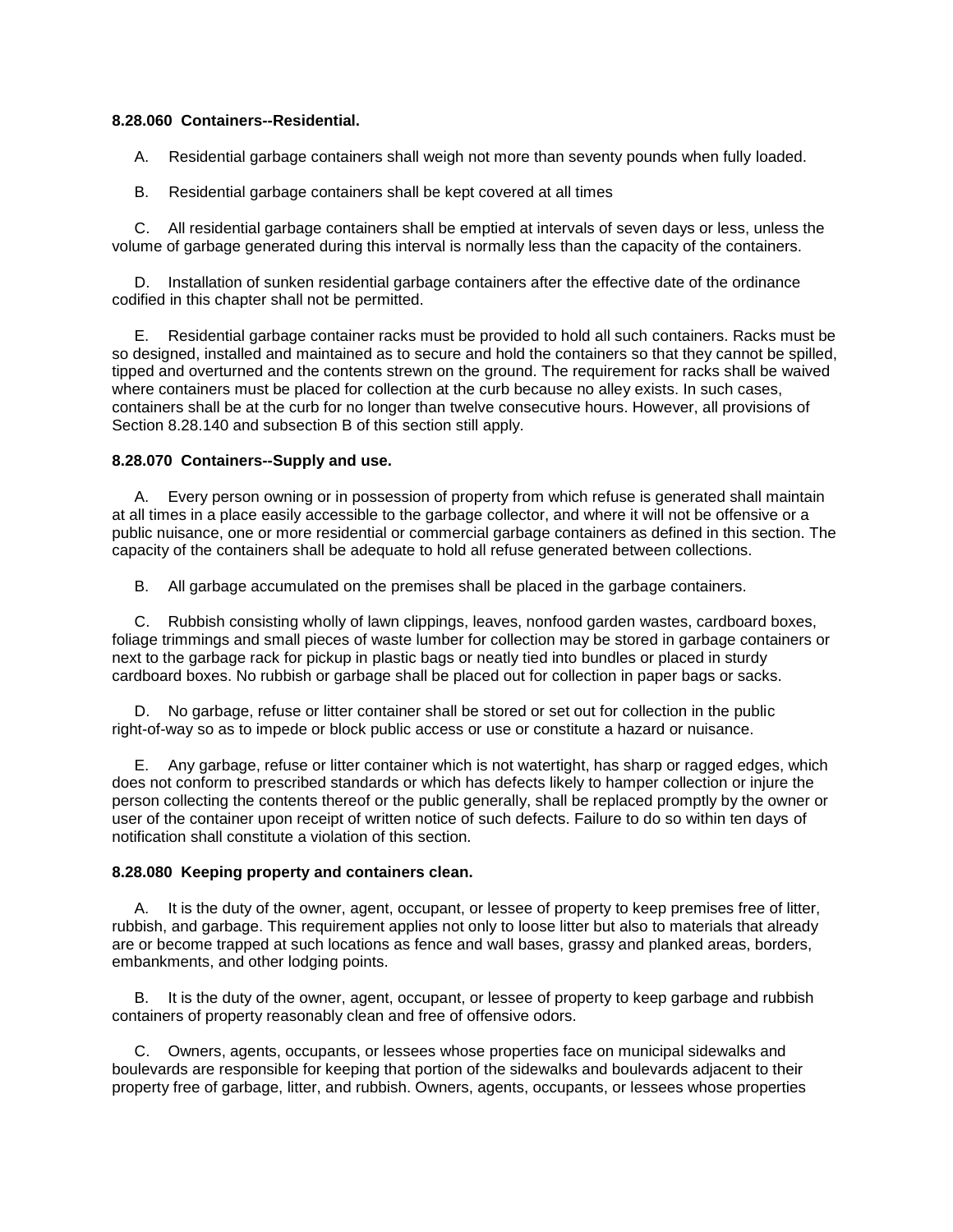face on alleys are responsible for keeping that half of the alley adjacent to the property free of garbage, litter and rubbish.

- D. It is unlawful to sweep or push litter from sidewalks and boulevard into streets.
- E. It is the duty of every owner of vacant property to keep that property free of litter.

F. If an owner, agent, occupant, or lessee of property fails to remove litter on his or her property within ten days after notice by the city-county health officer or police department, the litter will be removed by the city and the owner or his appointed agent, occupant, or lessee billed for the cost thereof.

G. If, in the determination of the city-county health officer a litter situation exists that constitutes an "emergency" to the city or neighboring property owners, the city may remove the litter and bill the owner, his appointed agent, occupant, or lessee of the property for the cost thereof after making a good faith effort to notify by telephone or in person, the owner, agent, occupant, or lessee of the problem and giving him or her a twenty-four hour period to remedy the problem.

### **8.28.085 Special provisions for the accumulation and storage of garbage within the Bear Buffer Zone.**

A. It is unlawful to accumulate or store garbage that is attractant to bears within the Bear Buffer Zone in any manner that allows bears access. For the purpose of this chapter, garbage is also defined as any other human generated waste that attracts bears, not to include roadkill or windfall fruit. Except as provided in B. through D. below, bear attractant garbage shall be secured in a bear resistant container or enclosure.

B. Persons may, as an alternative to A. above, place non-bear resistant garbage containers containing bear attractants at the curb, alley, or public right-of-way only after 5:00 am on the morning of waste pickup. After waste pickup, the non-bear resistant garbage container that previously held bear attractants must be re-secured and stored inside an enclosed building or inside a bear resistant enclosure by 9:00 pm on the day of waste pickup.

C. Commercial, governmental, and institutional entities located within the Bear Buffer Zone may as an alternative to A. or B. above, develop a written waste management plan to prevent bears access to attractant waste. The waste management plan and any amendments will be approved in writing by Montana Fish, Wildlife, and Parks (FWP) and appropriate commercial waste hauler. City-County health department may be petitioned to arbitrate in the event plan agreement cannot be made between FWP and the entity.

D. Outdoor trash compactors may be used within the Bear Buffer Zone provided no waste is exposed and compactor doors are kept closed at all times, except when loading or removing wastes. The area around the compactor must be kept clean of garbage.

**8.28.090 Distribution of handbills.** It is unlawful for any person to throw, scatter, distribute or cause to be thrown, scattered or distributed upon or along any of the sidewalks, streets, avenues or alleys of the city, or within or upon any of the public places within the city, and bills, posters, dodgers, cards or other advertising matter of any kind.

#### **8.28.100 Littering.**

A. It is unlawful for any person to throw, discard, place or deposit litter in any manner or amount on any public or private property except in containers or areas lawfully provided therefore.

B. In the prosecution charging a violation of subsection A of this section from a vehicle, proof that the particular vehicle described in the complaint was the origin of the litter, together with proof that the defendant named in the complaint was at the time of the violation the registered owner of the vehicle,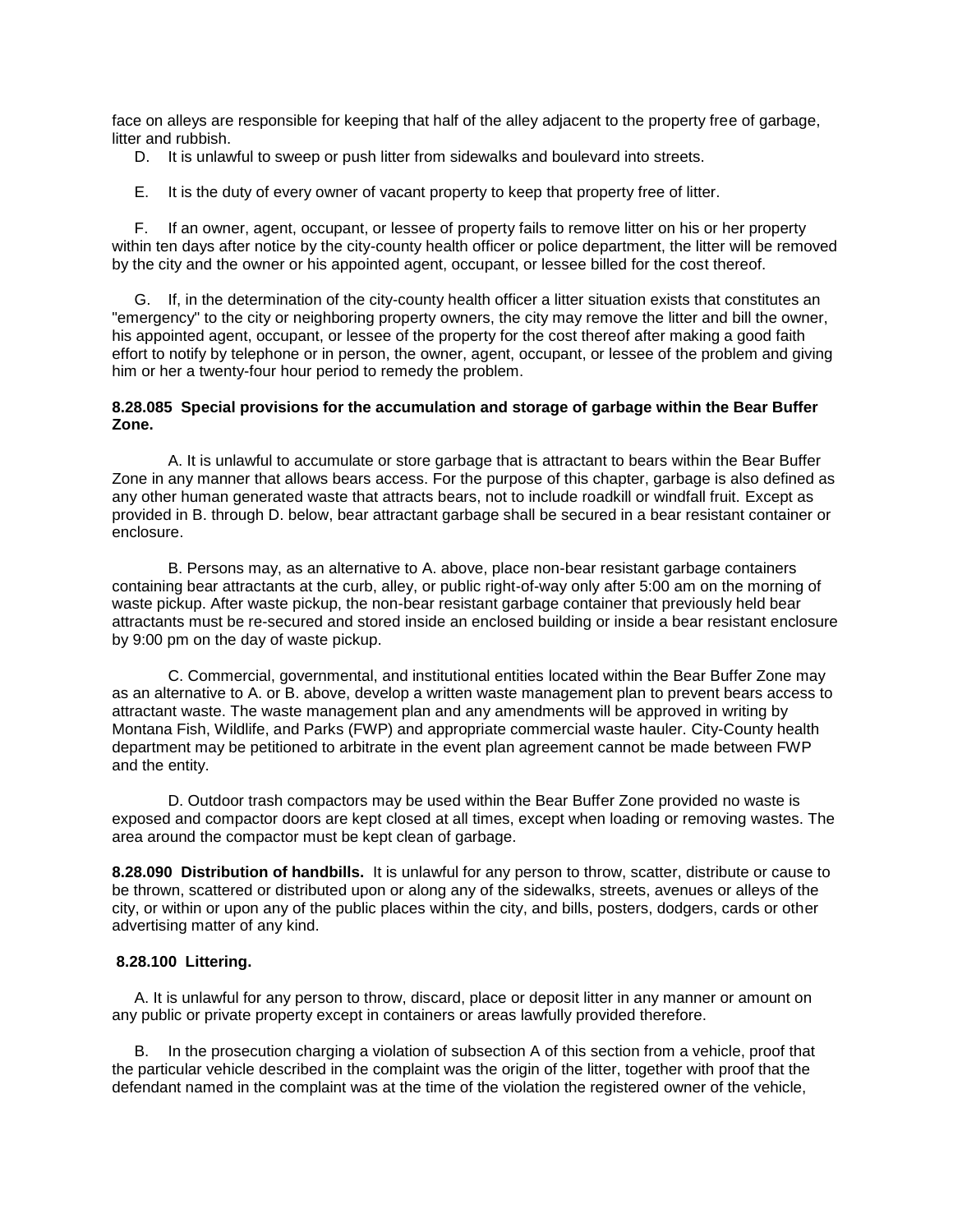shall constitute in evidence a presumption that the registered owner was the person who committed the violation.

C. It is the duty of every person distributing or causing to be distributed commercial handbills, leaflets, flyers or any other advertising and informational material to take reasonable measures to keep such materials from littering public or private property.

D. It is unlawful for any person to deposit household garbage or refuse in garbage or refuse containers maintained for the use of other residences or establishments.

# **8.28.110 Removal of litter at construction and other sites.**

A. Any owner or occupant of an establishment or institution at which litter or rubbish is attendant to the packing, unpacking, loading or unloading of materials at exterior locations shall provide suitable containers for the disposal and storage of such litter and rubbish and shall make appropriate arrangements for the collection thereof.

B. It is unlawful for the owner, agent or contractor in charge of any construction or demolition site to cause, maintain, permit, or allow to be caused, maintained or permitted, the accumulation of any litter or rubbish on the site before, during or after completion of the construction or demolition project.

C. It is the duty of the owner, agent, or contractor to have on the site adequate containers for the disposal of litter and rubbish and to make appropriate arrangements for its collection and transportation to an authorized facility for final disposition.

D. The owner, agent, or contractor may be required at any time to show proof of appropriate collection or final disposition at an authorized facility.

E. It is the duty of the owner, occupant, contractor, or agent to remove at the end of each working day any litter and rubbish which has not been containerized.

## **8.28.120 Transportation requirements.**

A. It is unlawful for any person to remove any garbage or carry it through the streets of the city except in vehicles having metallic or metal-lined bins, with covers so that the garbage shall not be offensive. The garbage must be protected from the wind and rain and be loaded in such a manner that none of it shall fall, drop, blow, or spill upon the ground.

B. It is unlawful for any person to carry any rubbish on the streets except in vehicles having bins, containers, or enclosures so designed that no material loaded within shall fall, drop, blow, or spill upon the ground or public thoroughfare. Any load containing paper must be covered while moving through the streets. All rubbish so carried must be loaded into the transportation vehicle in such a manner that none of it shall fall, drop, blow, or spill upon the ground.

C. The duty and responsibility imposed by subsections A and B of this section shall be applicable alike to the owner of the truck or other vehicle, the operator thereof and the person, firm, corporation, institution or organization from which residence or establishment the cargo originated.

**8.28.130 Dumping on vacant lots.** It is unlawful for any person to dump, place, or leave, or cause to be dumped, placed, or left upon public property, including any of the streets, avenues, or alleys of the city any rock, gravel, dirt, earth or soil, garbage or rubbish, unless permission to do so is first obtained from the street department of the city; or to dump, place, or leave or cause to be dumped, placed or left upon any vacant or unoccupied private lot or lots any rock, gravel, dirt, earth or soil on private property, unless permission to do so shall be first obtained from the owner or owners of the vacant or unoccupied lot or lots.